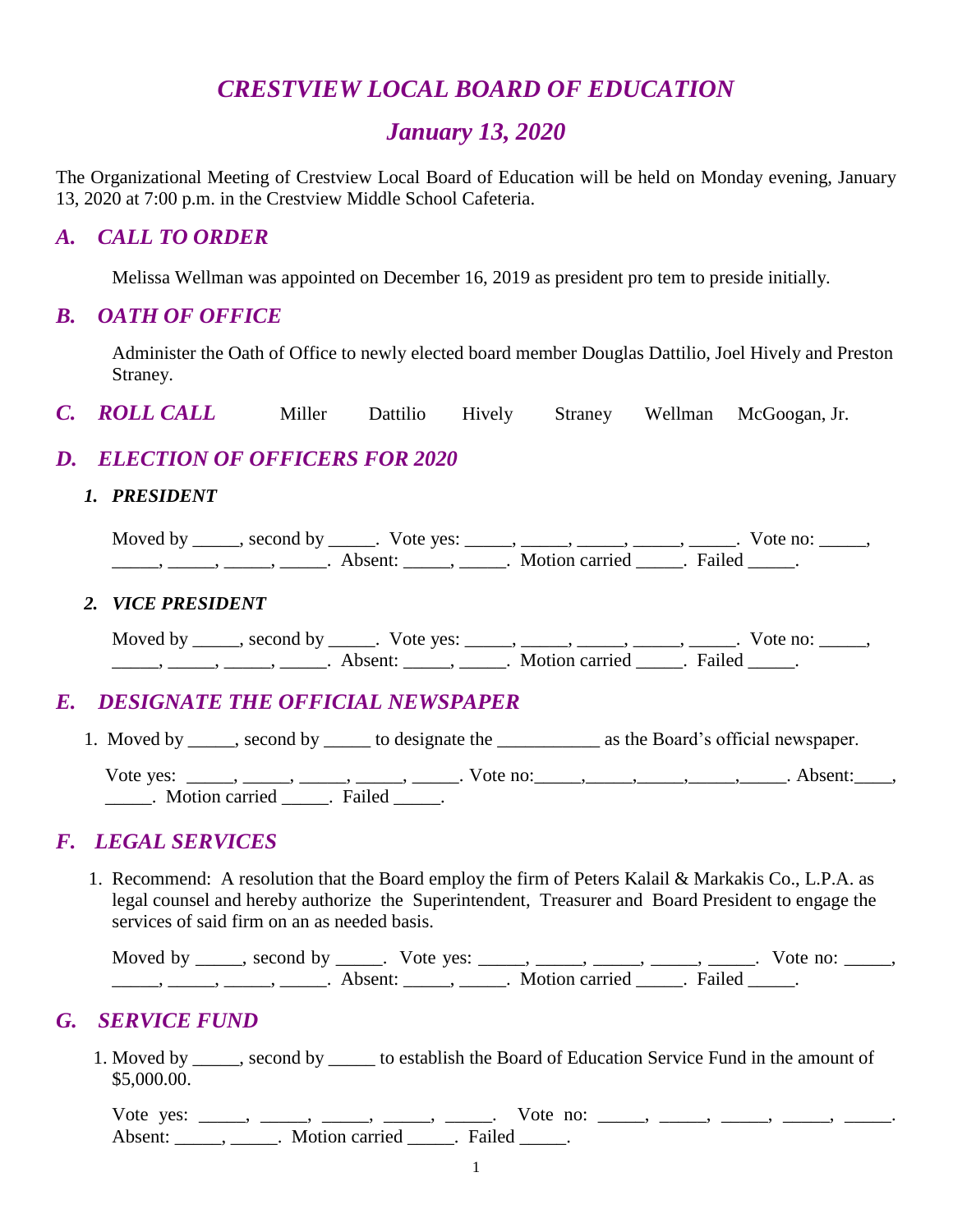# *H. SET REGULAR MEETING DATE AND TIME*

1. Moved by \_\_\_\_\_, second by \_\_\_\_\_ to set the date and time of the regular board meeting each month for the \_\_\_\_\_\_\_\_\_\_\_\_\_\_\_\_\_\_\_\_\_\_\_ at \_\_\_\_\_\_ o'clock PM.

Vote yes: \_\_\_\_, \_\_\_\_, \_\_\_, \_\_\_, \_\_\_, Vote no: \_\_\_\_, \_\_\_, \_\_\_, \_\_\_, \_\_\_, \_\_\_\_, \_\_\_\_\_ Absent: \_\_\_\_\_\_, \_\_\_\_\_\_. Motion carried \_\_\_\_\_\_. Failed \_\_\_\_\_.

# *I. ACQUISITION OF SURPLUS PROPERTY AND FEDERAL PROGRAMS*

1. Recommend: Designate the Superintendent and/or his designee to be in charge of acquisition of surplus property and to be responsible for all Federal program applications and reports.

Moved by \_\_\_\_\_, second by \_\_\_\_\_. Vote yes: \_\_\_\_\_, \_\_\_\_\_, \_\_\_\_\_, \_\_\_\_\_, \_\_\_\_\_. Vote no: \_\_\_\_\_, \_\_\_\_\_, \_\_\_\_\_, \_\_\_\_\_, \_\_\_\_\_. Absent: \_\_\_\_\_, \_\_\_\_\_. Motion carried \_\_\_\_\_. Failed \_\_\_\_\_.

# *J. EMPLOYMENT OF PERSONNEL*

1. Recommend: Authorize the Superintendent to employ personnel as needed in emergency situations.

Moved by \_\_\_\_\_, second by \_\_\_\_\_. Vote yes: \_\_\_\_\_, \_\_\_\_\_, \_\_\_\_\_, \_\_\_\_\_, \_\_\_\_\_. Vote no: \_\_\_\_\_, \_\_\_\_\_\_, \_\_\_\_\_, \_\_\_\_\_\_, Absent: \_\_\_\_\_, \_\_\_\_\_. Motion carried \_\_\_\_\_. Failed \_\_\_\_\_.

# *K. PURCHASING AGENT*

1. Recommend: Authorize the Superintendent to act as purchasing agent for the Board of Education within annual appropriations and to make necessary purchases in cases of emergencies.

Moved by \_\_\_\_\_, second by \_\_\_\_\_. Vote yes: \_\_\_\_\_, \_\_\_\_\_, \_\_\_\_\_, \_\_\_\_\_, \_\_\_\_\_. Vote no: \_\_\_\_\_, \_\_\_\_\_, \_\_\_\_\_, \_\_\_\_\_, \_\_\_\_\_. Absent: \_\_\_\_\_, \_\_\_\_\_. Motion carried \_\_\_\_\_. Failed \_\_\_\_\_.

# *L. PERSONAL SERVICE CONTRACTS*

1. Recommend: Authorize the Superintendent and Athletic Director to approve personal service contracts for athletic events.

Moved by \_\_\_\_\_, second by \_\_\_\_\_. Vote yes: \_\_\_\_\_, \_\_\_\_\_, \_\_\_\_\_, \_\_\_\_\_, \_\_\_\_\_. Vote no: \_\_\_\_\_, \_\_\_\_\_\_, \_\_\_\_\_\_, \_\_\_\_\_\_\_, Absent: \_\_\_\_\_\_, \_\_\_\_\_\_. Motion carried \_\_\_\_\_. Failed \_\_\_\_\_.

#### *M. TRAVEL OF EMPLOYEES*

 1. Recommend: Authorize the Superintendent to approve travel of employees to conduct official school business and/or attend authorized professional meetings.

Moved by \_\_\_\_\_, second by \_\_\_\_\_. Vote yes: \_\_\_\_\_, \_\_\_\_\_, \_\_\_\_\_, \_\_\_\_\_, \_\_\_\_\_. Vote no: \_\_\_\_\_, \_\_\_\_\_\_, \_\_\_\_\_, \_\_\_\_\_, \_\_\_\_\_\_. Absent: \_\_\_\_\_\_, \_\_\_\_\_\_. Motion carried \_\_\_\_\_\_. Failed \_\_\_\_\_.

# *N. STUDENT ACHIEVEMENT LIAISON*

1. Recommend: To appoint Joel Hively to serve as OSBA Student Achievement Liaison for 2020.

Moved by \_\_\_\_\_, second by \_\_\_\_\_. Vote yes: \_\_\_\_\_, \_\_\_\_\_, \_\_\_\_\_, \_\_\_\_\_, \_\_\_\_\_. Vote no: \_\_\_\_\_, \_\_\_\_\_\_, \_\_\_\_\_, \_\_\_\_\_\_, Absent: \_\_\_\_\_, \_\_\_\_\_. Motion carried \_\_\_\_\_. Failed \_\_\_\_\_.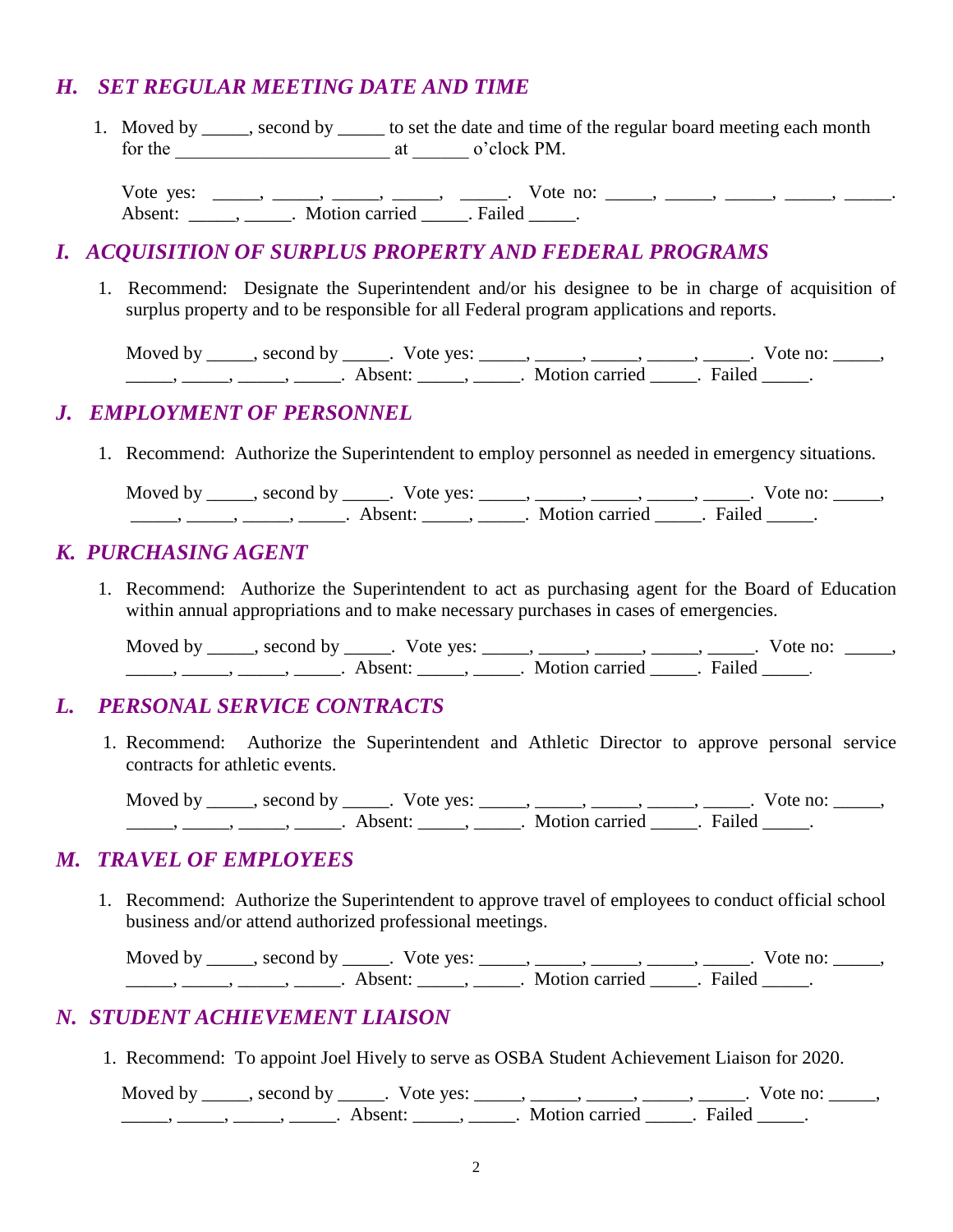# *O. LEGISLATIVE LIAISON*

1. Recommend: To appoint Preston Straney to serve as OSBA Legislative Liaison for 2020.

Moved by \_\_\_\_\_, second by \_\_\_\_\_. Vote yes: \_\_\_\_\_, \_\_\_\_\_, \_\_\_\_\_, \_\_\_\_\_, \_\_\_\_\_. Vote no: \_\_\_\_\_, ——, ———, ———, Absent: \_\_\_\_\_, \_\_\_\_\_. Motion carried \_\_\_\_\_. Failed \_\_\_\_.

# *P. COMMITTEE APPOINTMENTS*

1. Recommend: The Superintendent recommends the following committees:

Buildings and Grounds: Miller, Hively

Athletic Council: Dattilio, Hively

Personnel: Wellman, Miller

Policy: Dattilio, Straney

Finance/Audit: Dattilio, Miller

Communications: Wellman, Dattilio

Superintendent's Advisory Committee: Wellman, Straney

Insurance Committee: Miller, Straney

Business Advisory**:** Wellman, Hively

Moved by \_\_\_\_\_, second by \_\_\_\_\_. Vote yes: \_\_\_\_\_, \_\_\_\_\_, \_\_\_\_\_, \_\_\_\_\_, \_\_\_\_\_. Vote no: \_\_\_\_\_, \_\_\_\_\_, \_\_\_\_\_, \_\_\_\_\_, \_\_\_\_\_. Absent: \_\_\_\_\_, \_\_\_\_\_. Motion carried \_\_\_\_\_. Failed \_\_\_\_\_.

# *Q. ADJOURNMENT*

Moved by \_\_\_\_, second by \_\_\_\_to adjourn. Vote yes: \_\_\_\_, \_\_\_\_, \_\_\_\_, \_\_\_\_, \_\_\_\_.Vote no: \_\_\_\_\_, \_\_\_\_\_, \_\_\_\_\_, \_\_\_\_\_, \_\_\_\_\_. Absent: \_\_\_\_\_, \_\_\_\_\_. Motion carried \_\_\_\_\_. Failed \_\_\_\_\_.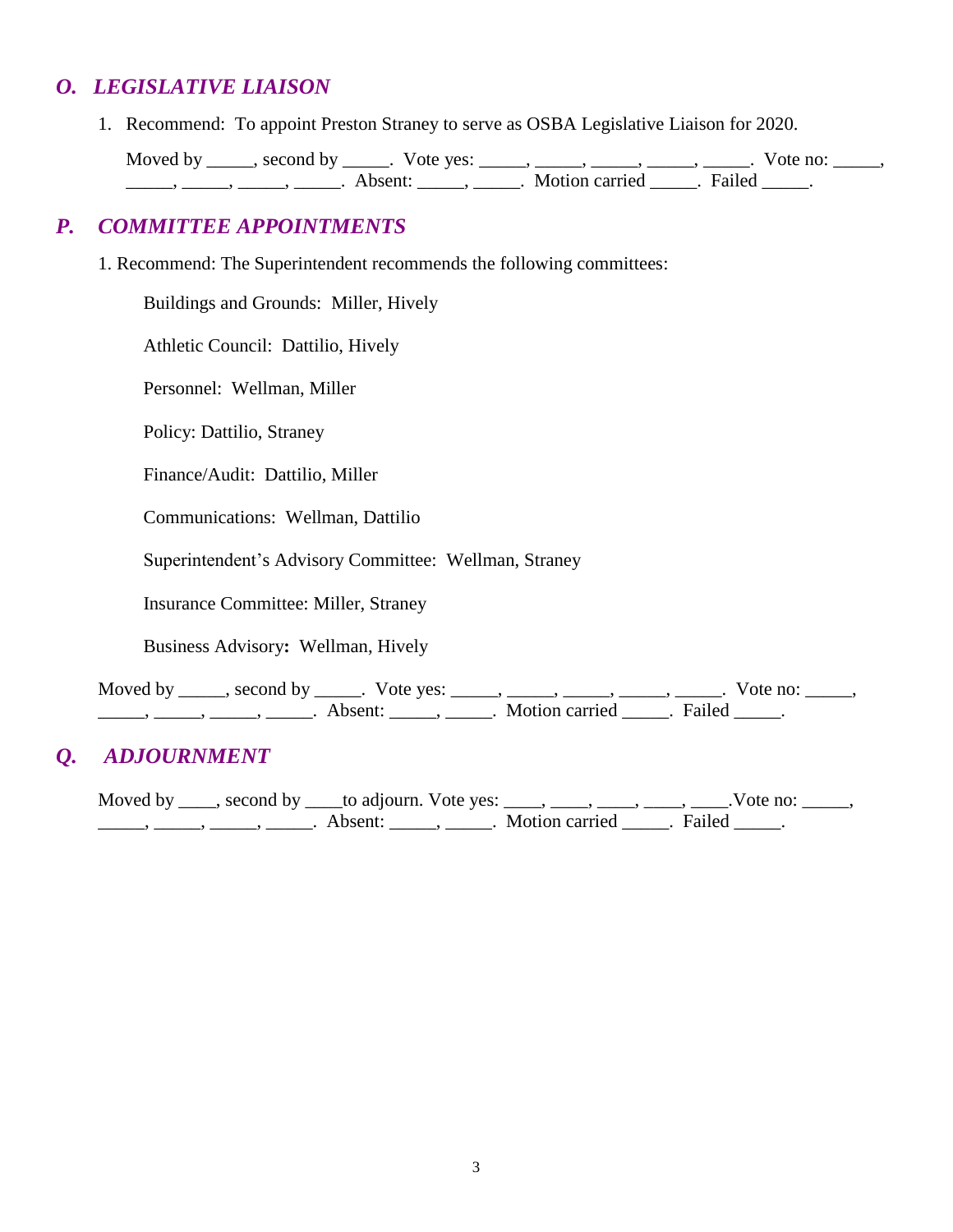# *CRESTVIEW LOCAL BOARD OF EDUCATION*

# *JANUARY 13, 2020*

The regular meeting of Crestview Local Board of Education will be held on Monday evening, January 13, 2020, immediately following the organizational meeting in the Crestview Middle School Cafeteria.

#### *AGENDA*

Visitors --------- We are glad for your presence.

In accordance with Bylaw 0169.1C all persons wishing to participate in a public Board meeting shall register their intent with the Treasurer one-half (1/2) hour in advance of the meeting and include name and address of the participant, group affiliation if appropriate, and the topic to be addressed.

# *CALL TO ORDER*

Roll Call: Dr. Miller Dattilio Hively Straney Wellman McGoogan, Jr.

# *PUBLIC PARTICIPATION*

Crestview Elementary School Building Improvement Presentation

# *STUDENT ACHIEVEMENT*

CHS Students of the Month – 9<sup>th</sup> grade – Olivia Ippolito,  $10^{th}$  grade – Ethan Tatta,  $11<sup>th</sup>$  grade – Adeline Whaley,  $12<sup>th</sup>$  grade – Stephanie Petrycki

#### *CONSENT AGENDA:*

*You have before you a copy of the items considered for tonight's consent agenda, would any Board Member wish to remove any item to be considered separately?*

#### *Treasurer's Requests:*

- 1. Approval of the minutes of the regular meeting held December 16, 2019.
- 2. Approval of a resolution authorizing the Treasurer to invest interim funds as they become available.
- 3. Approve the adoption of the Annual Tax Budget for the period of July, 2020 through June, 2021 as presented by the Treasurer.
- 4. Approval to designate the Superintendent and/or the Treasurer to attend public records training on behalf of the Board of Education.
- 5. As per Sub. H.B. 312, the District is reporting that there were no rewards earned on district credit cards during calendar year 2019.

#### *Superintendent's Requests:*

1. The Board grant approval to accept interdistrict open enrollment students from any school district in Ohio for the 2020-21 school year.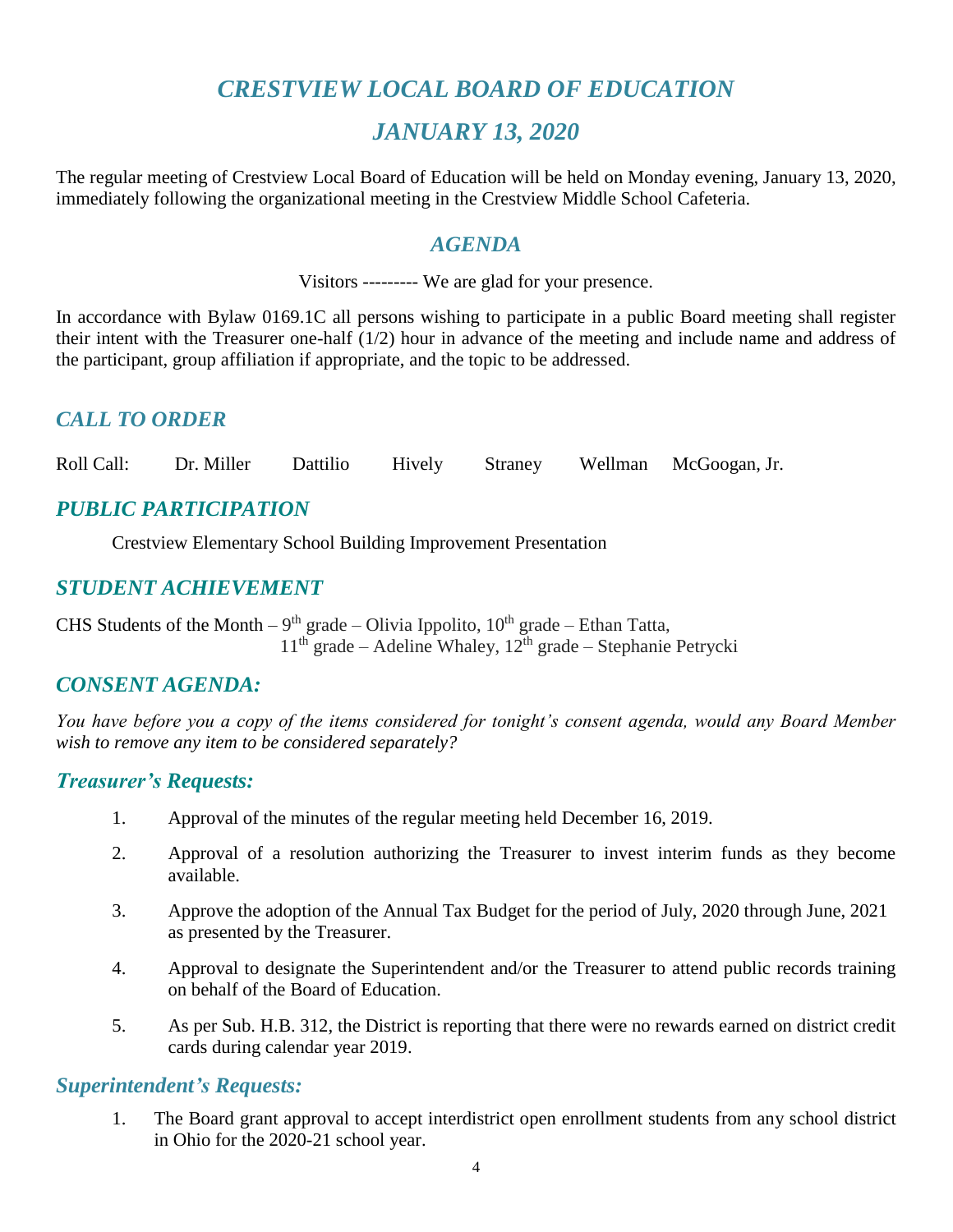- 2. The Board grant FMLA (Family Medical Leave Act) to Randall Erath at the exhaustion of his sick and personal leave starting December 20, 2019 as requested.
- 3. The Board grant maternity leave as requested by Phylicia Joy, Crestview High School Teacher, tentative beginning on March 27, 2020 through end of 2019-20 school year.
- 4. The Board employ the following licensed personnel on a one (1) year limited contract basis for the 2019-20 school year according to the salary schedule as recommended by Matthew T. Manley, Superintendent, pending receipt of all required reports:

Sarah Bacon – Intervention Specialist K-12 – Four  $(4)$  hours per day (Effective 1-2-2020)

5. The Board approve the pupil activity contract to the following nonteaching personnel for the 2019- 20 school year as per salary schedule for the assignment designated pursuant to O.R.C. 3313.53; all required reports are on file:

Timothy Vargo – Freshman Boys Basketball Coach

6. The Board approve the following licensed personnel be placed on the approved substitute list for the 2019-20 school year, be granted a limited teaching contract, substitute basis only, according to salary schedule; all required reports are on file:

#### *High School, Middle School & Elementary School*

Mary Davis – Early Childhood P-3, Early Childhood Intervention Specialist P-3 (Effective 1-6-2020) Danielle Ward – General Education Renae Morlan – Intervention Specialist (K-12) Gina Catone – Early Childhood (P-3) Joellen Miller – Licensed Registered Nurse (RN)

7. The Board approve a resolution authorizing membership in the Ohio High School Athletic Association for Crestview High School and Crestview Middle School. It is agreed that these schools will conduct their athletics in accordance with the Constitution, Bylaws, Regulations, and Interpretations and decisions of the Ohio High School Athletic Association. Resolution shall remain in effect for the 2020-21 school year.

#### **END of CONSENT AGENDA**

Recommend: The Board approve the consent agenda as presented:

| Moved by | , second by | V _______ to approve consent agenda. Vote yes: |                |          |  |
|----------|-------------|------------------------------------------------|----------------|----------|--|
| Vote no: |             | Absent:                                        | Motion carried | . Failed |  |

# *Treasurer's Requests/Recommendations not included in Consent Agenda:*

1. Approve financial reports and investments as prepared and presented.

Moved by \_\_\_\_\_, second by \_\_\_\_\_. Vote yes:  $\_\_\_\_\_\_\_\_\_\_\_\_\_\_\_$  \_\_\_\_\_, \_\_\_\_\_, \_\_\_\_\_. Vote no:  $\_\_\_\_\_\$ \_\_\_\_\_, \_\_\_\_\_\_, \_\_\_\_\_\_\_. Absent: \_\_\_\_\_\_, \_\_\_\_\_\_. Motion carried \_\_\_\_\_\_. Failed \_\_\_\_\_.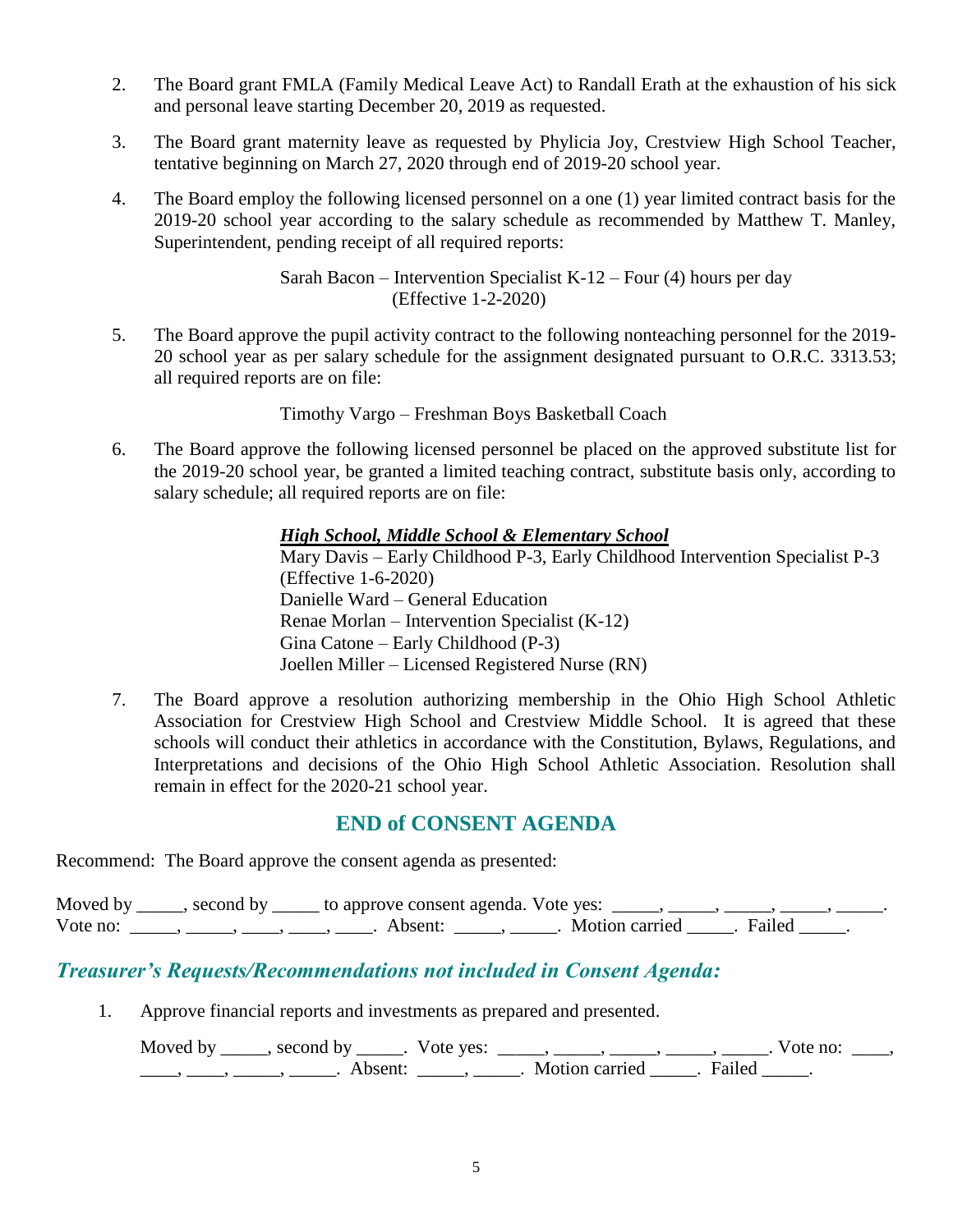2. Recommend: The Board accept donations from:

a. Crestview PTO  $$10,000.00$  for cameras on the buses

| Moved by | second by | Vote yes: |                       |        | Vote no: |  |
|----------|-----------|-----------|-----------------------|--------|----------|--|
|          | Absent:   |           | <b>Motion carried</b> | Failed |          |  |

# *Board Reports:*

| 1. Career Center Report               | Mr. Wellman  |
|---------------------------------------|--------------|
| 2. Student Achievement Liaison Report | Mr. Hively   |
| 3. Legislative Report                 | Mr. Straney  |
| 4. Student Board Member Report        | Mr. McGoogan |

#### *Board Committee Reports:*

| 1. Buildings & Grounds | Dr. Miller   |
|------------------------|--------------|
| 2. Athletic Council    | Mr. Dattilio |
| 3. Personnel           | Mrs. Wellman |
| 4. Finance Audit       | Mr. Dattilio |
| 5. Policy              | Mr. Dattilio |
| 6. Communications      | Mrs. Wellman |
| 7. Insurance           | Dr. Miller   |

#### *Administrative Reports:*

|    | <b>Elementary School</b>        | Mrs. Dangerfield |
|----|---------------------------------|------------------|
| 2. | Middle School                   | Mrs. Lemaster    |
| 3. | High School                     | Mrs. Nappi       |
| 4. | <b>Special Education</b>        | Mr. Pancake      |
| 5. | Athletic                        | Mr. Cusick       |
| 6. | Lunchroom                       | Miss Wilmes      |
| 7. | Technology                      | Mr. Miller       |
| 8. | Transportation                  | Mr. Burbick      |
| 9. | Maintenance                     | Mr. Radman       |
|    | <b>Superintendent's Report:</b> | Mr. Manley       |

*Superintendent's Requests/Recommendations not included in Consent Agenda:*

1. Recommend: The Board accept the resignation of Marian Dangerfield, Elementary Principal, effective June 30, 2020.

| Moved by | second by           | Vote yes: |                |        | Vote no: |  |
|----------|---------------------|-----------|----------------|--------|----------|--|
|          | Absent <sup>.</sup> |           | Motion carried | Failed |          |  |

 2. Recommend: The Board approve to hire the following Sheriff Deputy for security at \$30.00 per hour for the 2019-20 school year; all required reports are on file:

Kevin Walker

Moved by \_\_\_\_, second by \_\_\_\_\_. Vote yes: \_\_\_\_\_, \_\_\_\_\_, \_\_\_\_, \_\_\_\_, \_\_\_\_. Vote no: \_\_\_, \_\_\_\_\_\_, \_\_\_\_\_, \_\_\_\_\_\_\_. Absent: \_\_\_\_\_\_, \_\_\_\_\_\_. Motion carried \_\_\_\_\_. Failed \_\_\_\_.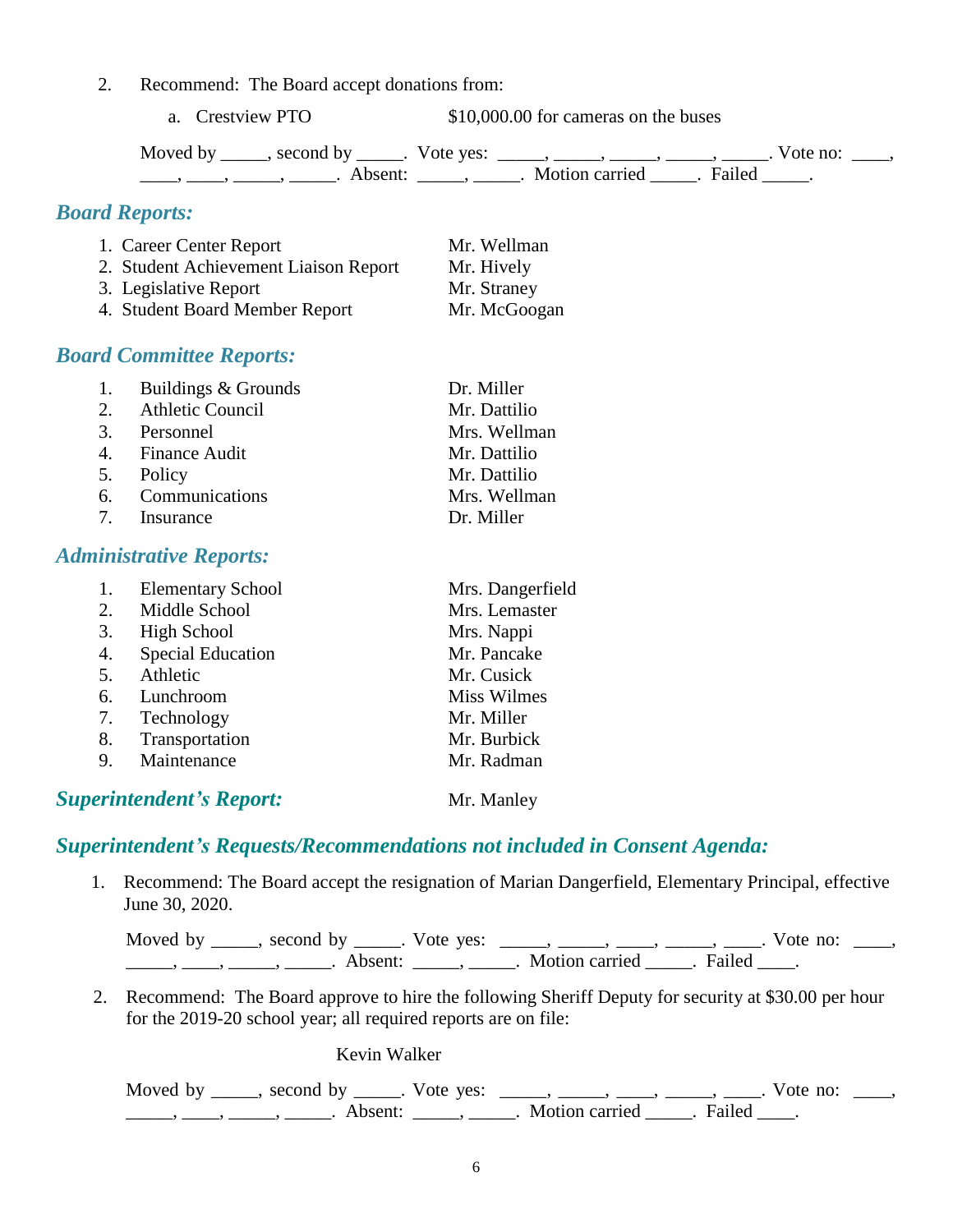#### 3. Recommend: The Board approve a resolution opposing the State of Ohio EdChoice Scholarship (Voucher) Program.

**WHEREAS,** the Ohio legislature has recently made amendments which greatly increase the number and availability of vouchers for students to attend private/parochial schools at public tax expense, and

**WHEREAS,** such vouchers will be available to numerous families and students who have never attended **Crestview Local School District** or any other public schools and for whom state funding has never been provided to **Crestview Local**  School District or any other public schools, and

**WHEREAS**, **Crestview Local School District's** state funding will be unjustly decreased by the amount of the vouchers provided to such families and students who have not and will not attend public schools and others who transfer to private/parochial schools, and

**WHEREAS**, private/parochial schools accepting students with public tax vouchers would not be required to accept all students but would be permitted to retain their selective admission policies without enforcement of other laws applicable to public schools, and

**WHEREAS**, private/parochial school students are not subject to the testing standards required of public school students so that the actual performance of private/parochial schools subsidized with public tax dollars will not be known, relative to equivalent public school evaluation standards, and

**WHEREAS**, this Board believes that the EdChoice voucher program as it currently exists presents serious constitutional issues regarding the separation of church and state and the funding of religious institutions with public tax dollars, and

**WHEREAS**, the State of Ohio has the constitutional responsibility to secure a thorough and efficient system of common schools, and

**WHEREAS**, the EdChoice voucher program will have exactly the opposite effect by providing funding to private/parochial schools at the expense and to the detriment of public schools and their students.

**NOW, THEREFORE, BE IT RESOLVED** by this **Crestview Local School District** Board of Education that this Board reaffirms its commitment to free accessible public schools which are adequately and equitably funded to guarantee a comparable education for ALL children and therefore opposes and respectfully requests the repeal of the ill-conceived EdChoice voucher program of the State of Ohio.

**BE IT FURTHER RESOLVED** that this Board opposes any funding programs, vouchers or otherwise, that have the effect of diverting public tax dollars from public schools to private/parochial schools.

**BE IT FURTHER RESOLVED** that the Treasurer is hereby authorized and directed to forward copies of this Resolution to all Ohio state legislators, the Superintendent of Public Instruction and Governor of the State of Ohio.

Moved by  $\_\_\_\_$ , second by  $\_\_\_\_$ . Vote yes:  $\_\_\_\_\_\_\_\_\_\_\_\_\_$ ,  $\_\_\_\_\_\_\_\_\_\_\_\_\_\_\_\_\_\_\_\_\_\_\_\_$ . Vote no:  $\_\_\_\_\_\_\$ \_\_\_\_\_\_, \_\_\_\_\_, \_\_\_\_\_\_. Absent: \_\_\_\_\_\_, \_\_\_\_\_\_. Motion carried \_\_\_\_\_. Failed \_\_\_\_\_

#### 4. Recommend: The Board approve the resolution to participate in the OSBA Legal Assistance Fund.

**WHEREAS**, the Crestview Local School District Board of Education wishes to support the efforts of other boards of education to obtain favorable judicial decisions and,

**WHEREAS**, the Ohio School Boards Association Legal Assistance Fund has been established for this purpose.

**THEREFORE**, the Board hereby resolves to participate in the OSBA LAF for calendar year 2020 and authorizes the treasurer to pay the LAF \$250.00.

Moved by \_\_\_\_\_, second by \_\_\_\_. Vote yes:  $\_\_\_\_\_\_\_\_\_\_\_\_$ .  $\_\_\_\_\_\_\_\_\_\_\_\_\_\_\_$ . Vote no:  $\_\_\_\_\_\_\_\_\_\_$ \_\_\_\_\_\_, \_\_\_\_\_, \_\_\_\_\_\_. Absent: \_\_\_\_\_\_, \_\_\_\_\_\_. Motion carried \_\_\_\_\_. Failed \_\_\_\_\_

# *SUPERINTENDENT'S PROCLAMATION* ….. School Board Recognition Month

*WHEREAS,* it shall be the mission of the Crestview Local School District to provide all students with the best possible education; and